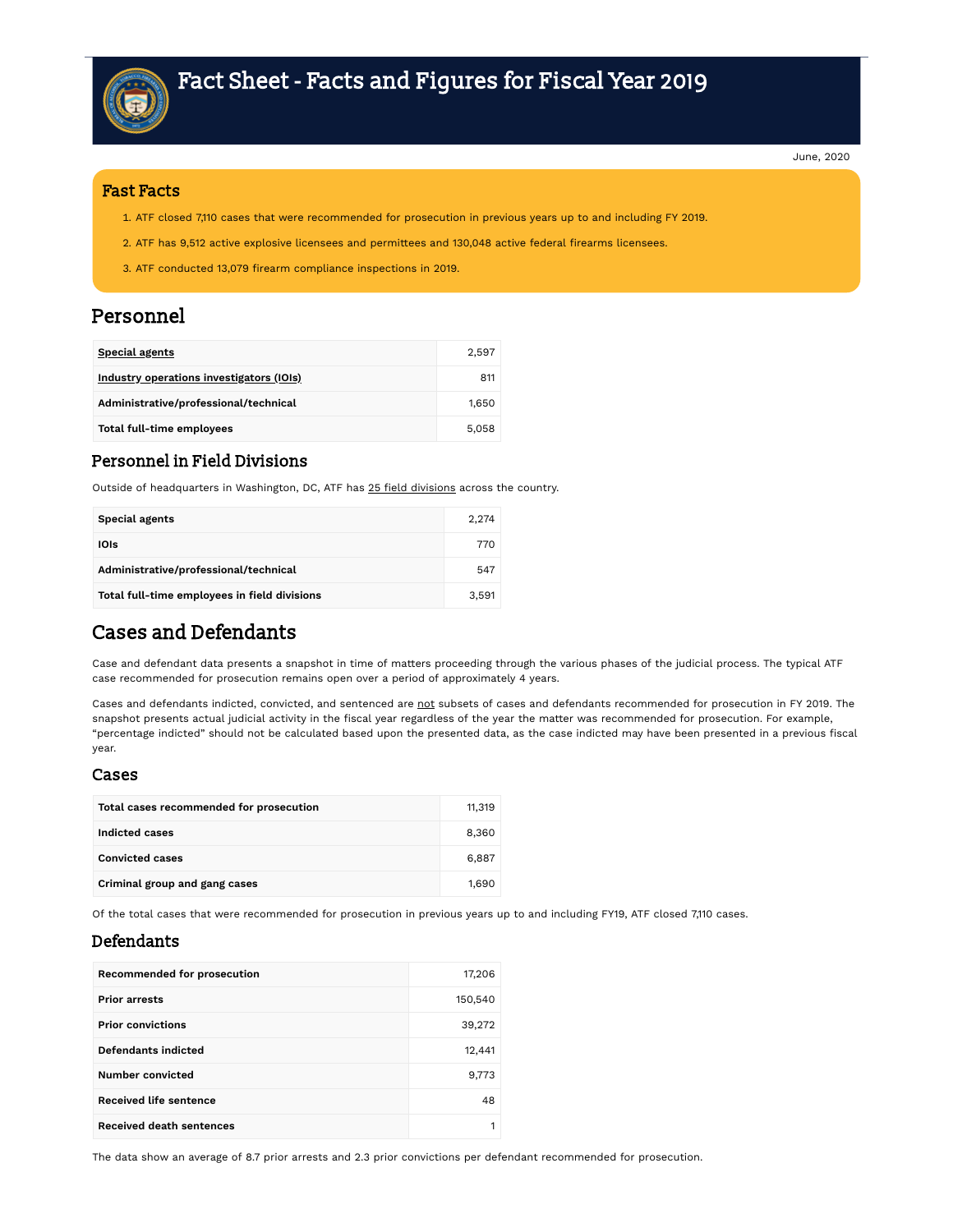### Criminal Investigations Initiated

| Number of firearms cases            | 35,790 |
|-------------------------------------|--------|
| Number of arson cases               | 2.052  |
| Number of explosives cases          | 1.088  |
| Number of alcohol and tobacco cases |        |

## Firearms Licensees

As of FY19, there were 130,048 active federal firearms licensees (FFLs).

| Type 01: Dealer                                     | 53,746 |
|-----------------------------------------------------|--------|
| Type 02: Pawnbroker                                 | 7,314  |
| <b>Type 03: Collector</b>                           | 52,193 |
| Type 06: Manufacturer of Ammunition                 | 1,885  |
| Type 07: Manufacturer of Firearms                   | 13,030 |
| Type 08: Importer                                   | 1,108  |
| <b>Type 09: Dealer of Destructive Devices</b>       | 129    |
| <b>Type 10: Manufacturer of Destructive Devices</b> | 392    |
| <b>Type 11: Importer of Destructive Devices</b>     | 251    |

### Inspections

ATF conducted **13,079 firearm compliance inspections** in FY 2019.

Firearms compliance inspections resulted in the following recommendations:

| <b>No violations</b>                | 6,911 | 52.84% |
|-------------------------------------|-------|--------|
| <b>Report of violations</b>         | 2,594 | 19.83% |
| <b>Warning letter</b>               | 1,482 | 11.33% |
| <b>Warning conference</b>           | 415   | 3.17%  |
| License surrendered/out of business | 1,634 | 12.49% |
| Revocations/denials                 | 43    | 0.33%  |

### Most Frequently Cited Violations

| 27 CFR 478.124(c)(1)          | Failure to obtain a completed ATF F 4473                                                    |
|-------------------------------|---------------------------------------------------------------------------------------------|
| 27 CFR 478.125(e)             | Failure to maintain an accurate/complete/timely<br>Acquisition and Disposition (A&D) record |
| 27 CFR 478.21(a)              | Failure to complete forms as indicated in<br>instructions                                   |
| 27 CFR 478.124 (c)(3)<br>(iv) | Failure to record NICS contact information on ATF F<br>4473                                 |
| <u>27 CFR 478.124 (c)(5)</u>  | Failure by transfer to sign and/or date ATF F 4473                                          |
| 27 CFR 478.124(c)(3)<br>(i)   | Failure to verify or record purchaser's identification<br>document on ATF F 4473            |
| 27 CFR 478.126a               | Failure to report multiple sales or other dispositions<br>of pistols and revolvers          |
| 27 CFR 478.124(c)(4)          | Failure to properly record firearms information on<br>ATF F 4473                            |
| 27 CFR 478.102(a)             | Failure to complete a NICS/POC background check                                             |
| 27 CFR 478.123(a)             | Failure to maintain an accurate/complete/timely<br>manufacture or acquisition record        |

### Firearms Application Inspections

ATF conducted 9,418 application inspections. Of those inspections, 7,679 were approved and 1,739 were denied, abandoned or withdrawn.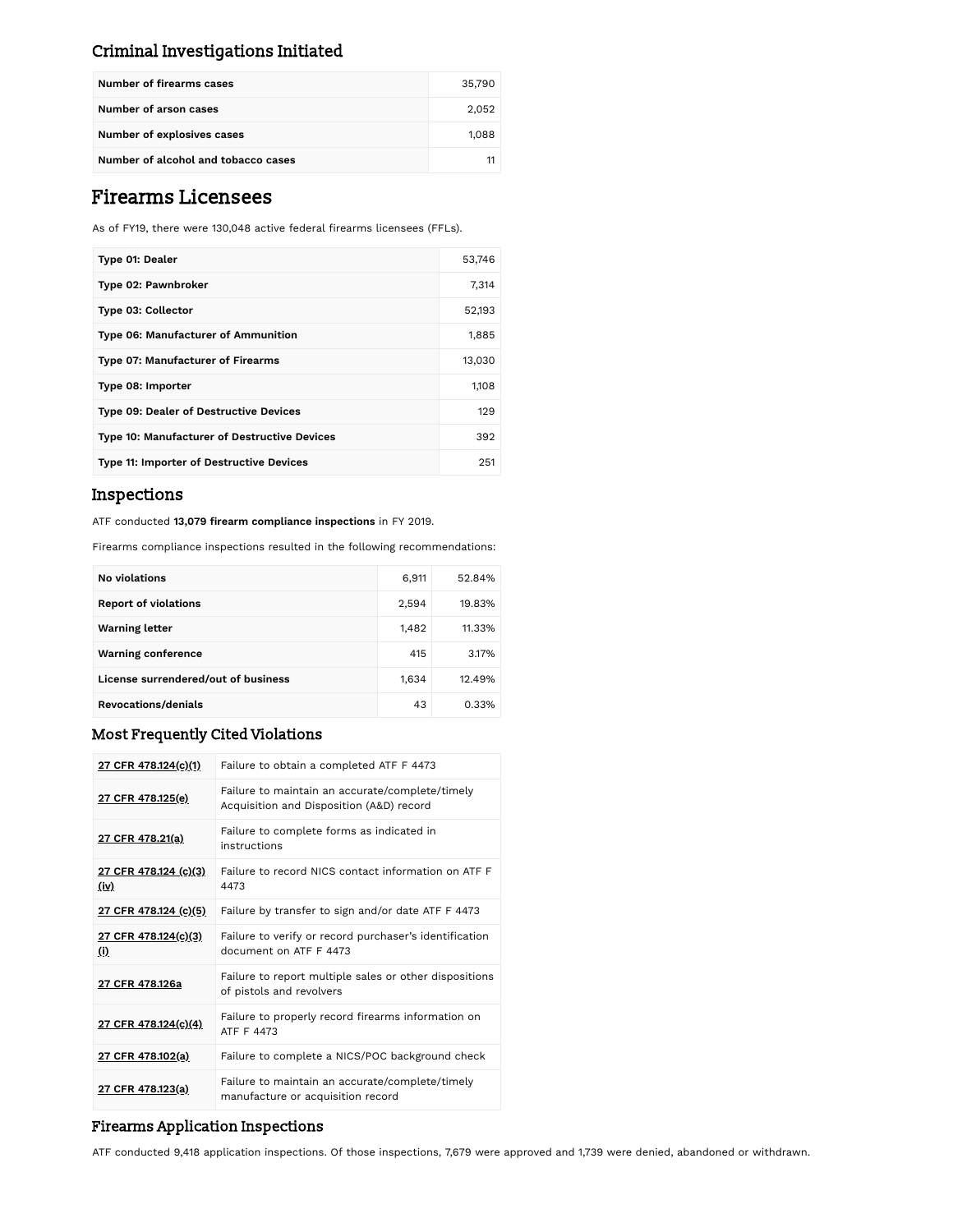## Explosives Licensees

As of FY19, there were 9,512 active federal explosives licenses and permits (FEL/FEPs).

| <b>Manufacturers</b>    | 2,134 |
|-------------------------|-------|
| <b>Importers</b>        | 554   |
| <b>Dealers</b>          | 580   |
| Dealers in black powder | 353   |
| <b>Limited permits</b>  | 189   |
| <b>Users</b>            | 5,822 |

### Inspections

ATF conducted 3,727 explosives compliance inspections in FY 2019.

Explosive compliance inspections resulted in the following recommendations:

| <b>No violations</b>                | 3,001 | 80.52% |
|-------------------------------------|-------|--------|
| <b>Report of violations</b>         | 152   | 4.08%  |
| <b>Warning letter</b>               | 120   | 3.22%  |
| <b>Warning conference</b>           | 59    | 1.58%  |
| License surrendered/out of business | 388   | 10.41% |
| <b>Revocations sought</b>           | 7     | 0.19%  |

### Most Frequently Cited Violations

| 27 CFR 555.127   | Failure to maintain an accurate Daily Summary of<br>Magazine Transactions (DSMT)                |
|------------------|-------------------------------------------------------------------------------------------------|
| 27 CFR 555.215   | Failure to comply with housekeeping guidelines                                                  |
| 27 CFR 555.54(a) | Failure to report change of address                                                             |
| 27 CFR 555.29    | Failure to comply with storage requirements                                                     |
| 27 CFR 555.57(b) | Failure to timely notify the following changes:<br>Responsible Persons, and Employee Possessors |

#### Explosives Application Inspections

ATF conducted 881 application inspections. Of those inspections, 753 were approved and 128 denied, abandoned or withdrawn.

# Imports and National Firearms Act (NFA)

| NFA registration applications (and transfer<br>applications) | 370,347                               |
|--------------------------------------------------------------|---------------------------------------|
| NFA registrations processed (total weapons)                  | 342,860 forms<br>1.949.822<br>weapons |
| NFA making and transfer tax collected                        | \$37,300,000                          |
| NFA special occupation tax collected                         | \$7,000,000                           |
| Imports Form 6 non-immigrant alien processed                 | 8,280                                 |
| Imports Form 6 processed                                     | 7.113                                 |
| Total import permit applications                             | 15.393                                |

Note: All taxes collected for NFA goes to the general fund of the U.S. Treasury Department.

## Tracing

ATF's National Tracing [Center\(NTC\)](https://www.atf.gov/firearms/national-tracing-center) is the only organization authorized to trace U.S. and foreign manufactured firearms for local, state, federal and international law enforcement agencies. NTC provides critical information that helps domestic and international law enforcement agencies solve firearms crimes, detect firearms trafficking, and track the intrastate, interstate, and international movement of crime guns.

NTC processed more than 450,000 trace requests in FY 2019.

# Certified Fire Investigators (CFI)